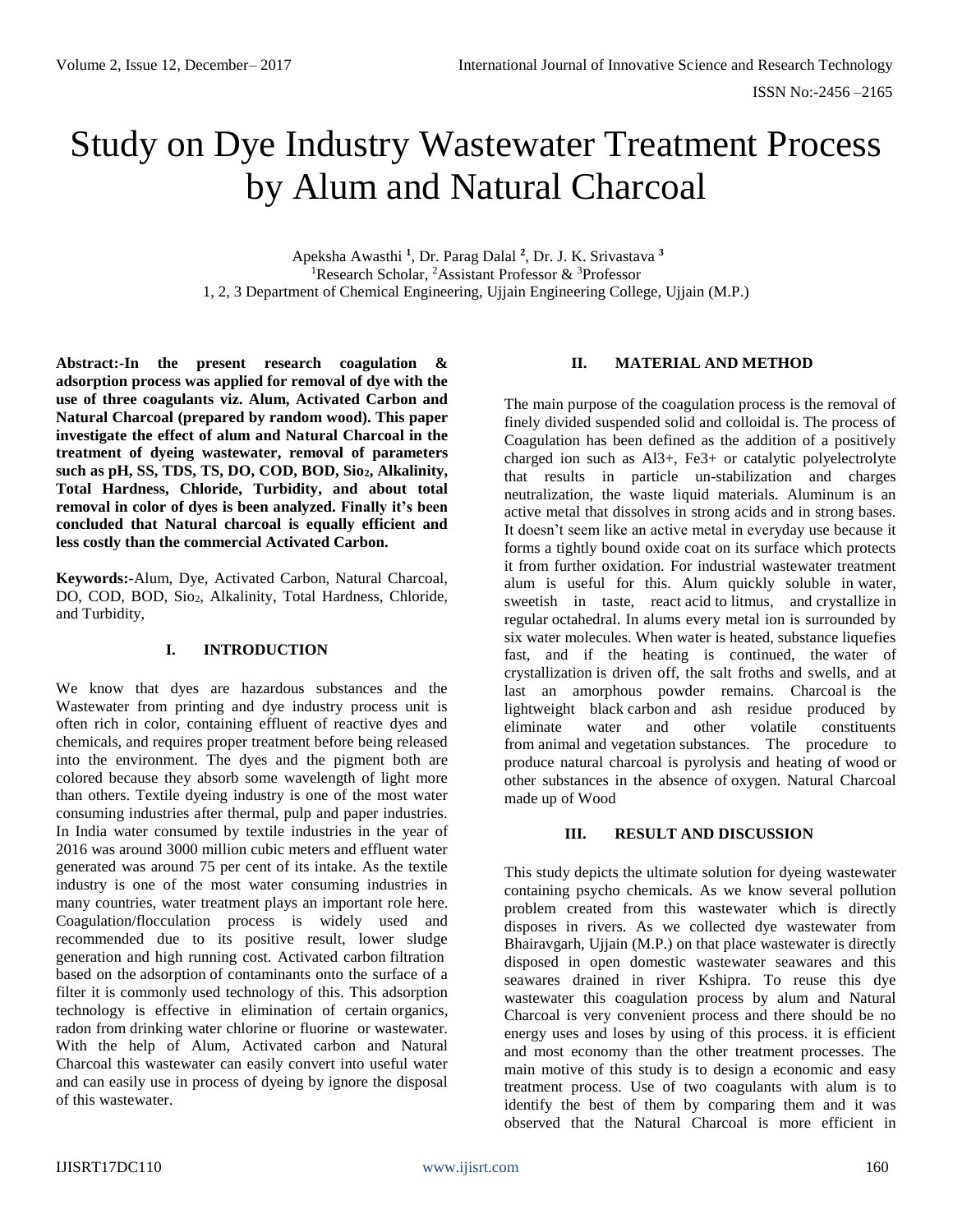removal of TDS, SS, TS, and TSS than the Activated Carbon. There is about 80-90% of removal in pH, SS, TDS, TS, DO, COD, BOD, Sio2, Alkalinity, Total Hardness, Chloride, Turbidity, and about total removal in color of dyes.

|                               | <b>Standards as per CPCB</b> | <b>Characteristics before</b> | Our analysis after |
|-------------------------------|------------------------------|-------------------------------|--------------------|
| <b>Parameters</b>             | Norms.                       | treatment                     | treatment          |
| pH                            | $6.5 - 9.0$                  | 10.5                          | $6.9 - 7.1$        |
| Total Suspended solids (mg/L) | 100                          | 29420                         | 290                |
| Total Dissolve Solids (mg/L)  | 100                          | 11000                         | 172                |
|                               |                              |                               |                    |
| Total Solids (mg/L)           | 200                          | 40420                         | 462                |
| Dissolve Oxygen (mg/L)        | $4 - 6$                      | 1.5                           | 4.2                |
| $COD$ (mg/L)                  | 250                          | 16900                         | 220                |
| $BOD$ (mg/L)                  | 30                           | 370-420                       | 50                 |
| Color(Hz)                     | <25                          | 320                           | 25                 |
| Turbidity                     | $<$ 5                        | 700                           | 10                 |
| Alkalinity                    | <25                          | 610                           | 120                |
| SiO <sub>2</sub>              | $<$ 5                        | 46                            | 5                  |
| <b>Total Hardness</b>         | $<100$                       | 970                           | 300                |
| Chloride (mg/L)               | 5                            | 692                           | 250                |

## **IV. GRAPHYCIAL REPRESENTATION**

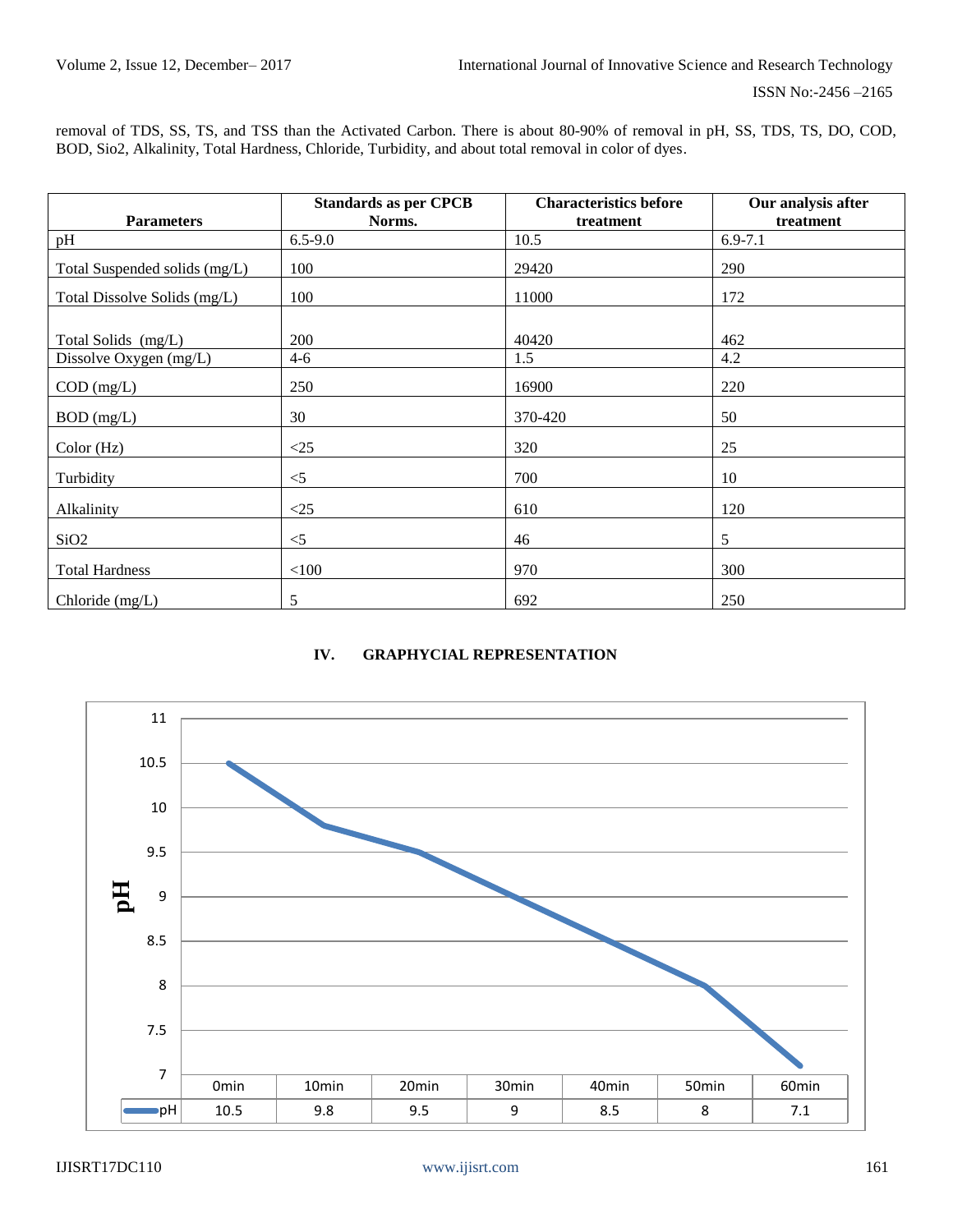

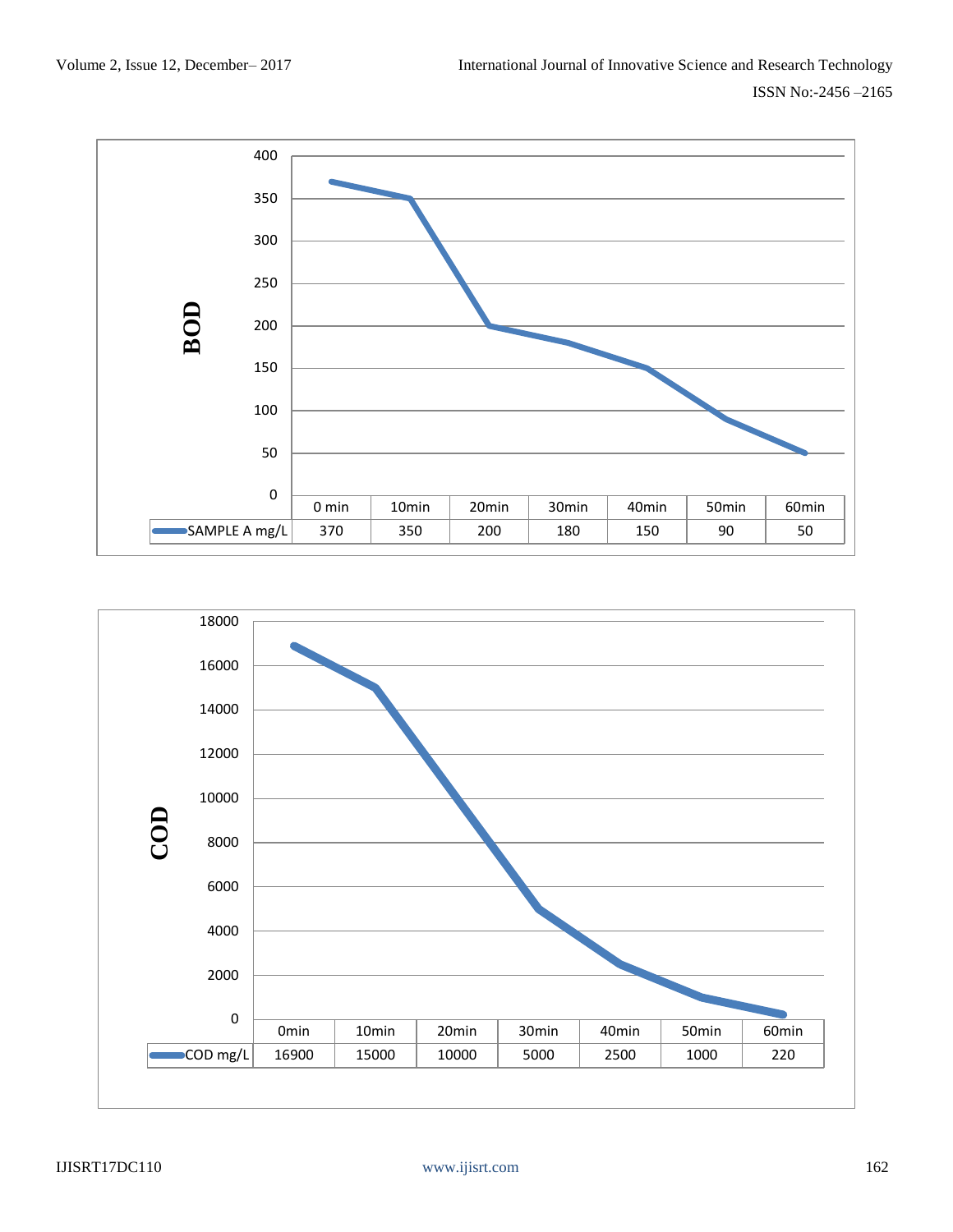

As shown in graph below pH, BOD, COD has 80-90% of changed. If we compare with parameters which are shown in observation table as per CPCB norms than it can be understand that the graph of reduction in pH is all about 90- 100%, BOD is about 70-80% and COD is about 80-90%, the graph in the end which shows reduction in TDS,SS and TSS which was all about 80-90% reduced with the help of Natural Charcoal so we can conclude by saying that this study is effective with both coagulants Activated Carbon and charcoal but with Natural Charcoal get maximum results of reduction in impurities and color of the dyeing wastewater. And if we compare on the basis of economic point of view Natural charcoal is less costly than the Activated Carbon. Preparing method is very easy and effective results given as activated carbon.

### **REFERENCES**

- [1]. Awasthi A. et al., (2017) Research paper- Dye Industry Wastewater Treatment by Coagulation Process November 2017 | IJIRT | Volume 4 Issue 6 | ISSN: 2349-6002.
- [2]. Dalal P. (2017) Dye Wastewater Treatment By Natural Activated Carbon From Millet Carbon. IJSART - Volume 3 Issue 8 – August 2017 Issn [Online]: 2395-1052 Page.
- [3]. Awasthi A.et al., (2017) Dye Industry Wastewater Treatment by Coagulation Process: Review Paper. Imperial Journal of Interdisciplinary Research (IJIR) Vol-3, Issue-8, 2017 ISSN: 2454-1362, [http://www.onlinejournal.in](http://www.onlinejournal.in/)
- [4]. Ravi Vital Kandisa, et al., (2016) "Dye Removal by Adsorption" Journal of bioremediation & Biodegradation. DOI 10.4172/2155-6199.100071.
- [5]. Nitin Premsukh Khatmode et al., (2015) "Treatment of Textile Effluent using Coagulants and Plants as Adsorbents" International journal of civil engineering, Special issue, [www.internationaljournalsseg.org.](http://www.internationaljournalsseg.org/)
- [6]. V. Srinivasan, P., et al., (2014) "Bioremediation of textile dye effluent by bacillus And pseudomonas spp." International Journal of Science & Environment ISSN 2278-3687 (O) and Technology, Vol. 3, No 6, 2014, 2215  $-2224.$
- [7]. Sharmila Pokharna, et al., (2013) "Photo catalytic Treatment of Textile Industry Effluent Using Titanium Oxide" International Journal of Recent Research and Review, Vol. VI, Issue 2, September 2013.
- [8]. Verma Akshaya et al., (2012) ["A Review on Chemical](https://www.researchgate.net/)  [Coagulation/Flocculation Technologies for Removal of](https://www.researchgate.net/)  [Colour from Textile Wastewaters"](https://www.researchgate.net/) [www.researchgate.com](http://www.researchgate.com/)
- [9]. Abhiti Purai et al.,(2010) "Acid Blue 92 (Leather Dye) Removal from Wastewater by Adsorption using Biomass Ash and Activated Carbon" Carbon Letters Vol. 11, No.1- 8.
- [10]. R.Mohanpriya.et.al, (2009) "Comparative study on effects of concrete made with textile effluent and ordinary water" South Asian Journal of Applied Sciences Vol. 1.
- [11]. Jyoti Sharma et al., (2008) "Removal of congo red dye from the effluents of textile industry using rice husk carbon activated by steam" RJC Rasayan J. Chem. Vol.1, No.4,936-942".
- [12]. B.Ramesh Babu et al.,(2007)"Cotton textile processing: Waste Generation and Effluent Treatment". The Journal of Cotton Science 11:141–153141 [http://journal.cotton.org.](http://journal.cotton.org/)